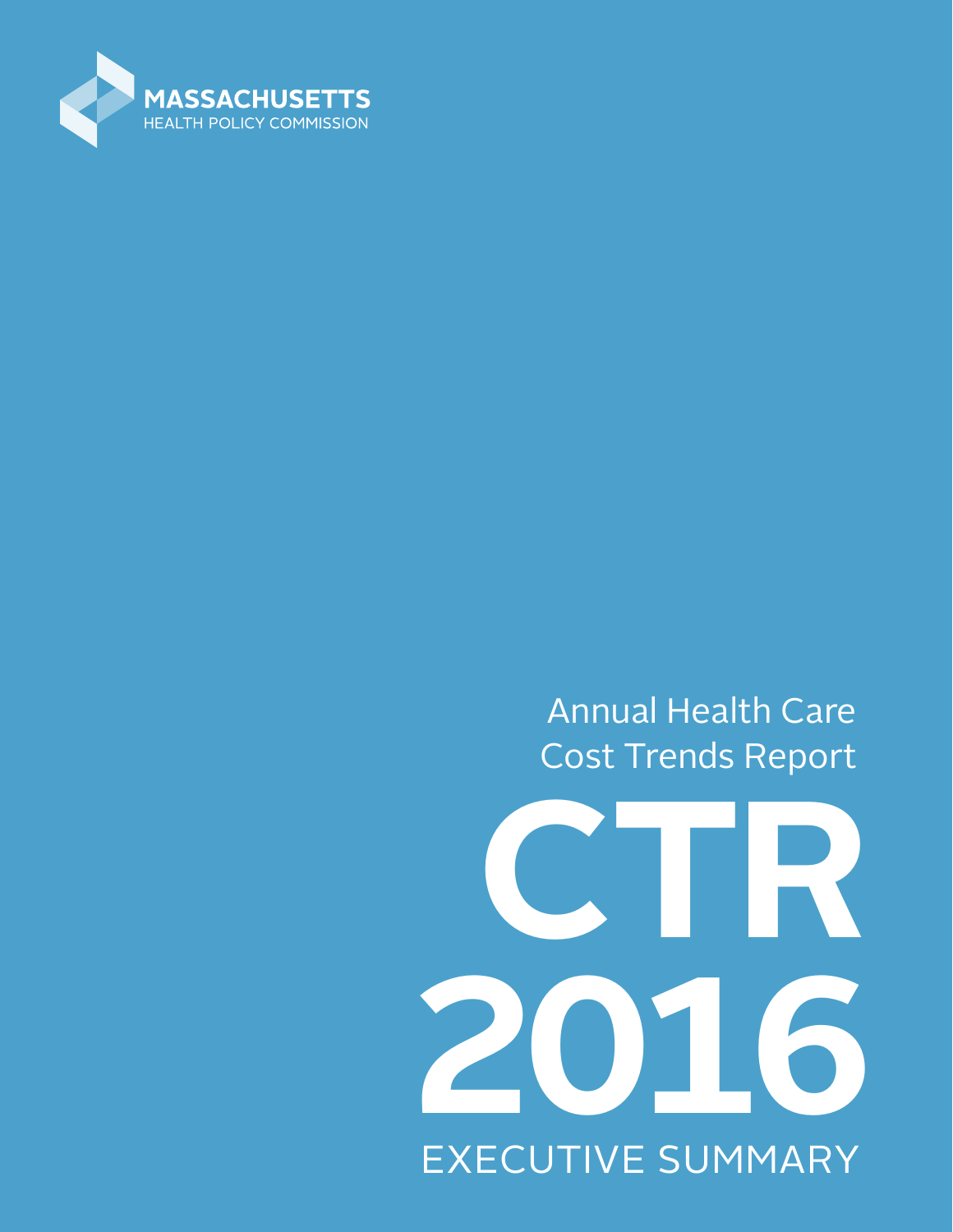# **EXECUTIVE SUMMARY**

Section I: Introduction

Consistent with the statutory mandate of the Massachusetts Health Policy Commission (HPC), the 2016 Cost Trends Report presents an overview of health care spending and delivery trends in Massachusetts, evaluates progress in key areas, and makes recommendations for strategies to increase quality and efficiency in the Commonwealth.

HPC reports have identified four areas of opportunity: fostering a value-based market; promoting an efficient, high-quality healthcare delivery system; advancing aligned and effective financial incentives; and enhancing data and measurement for transparency and accountability.

The HPC continues to emphasize these opportunities in its analysis, recommendations, and strategic priorities.

This Executive Summary presents a concise overview of the findings and recommendations detailed in this report.

#### **FINDINGS**

### TRENDS IN SPENDING AND THE DELIVERY SYSTEM

#### **Trends in spending**

- **Massachusetts exceeded the benchmark in 2015 for** the second year in a row, with growth in total health care expenditures (THCE) of 4.1 percent, similar to growth from 2013 to 2014 (4.2 percent).
- Contributors to growth exceeding the benchmark included prescription drug spending across all sectors (accounting for roughly a third of per capita spending growth for the second year in a row), hospital spending, enrollment changes, and spending on long-term services and supports.
- Even with several years of commercial and Medicare growth rates below national trends, Massachusetts continues to be a high cost health care state. Massachusetts

commercial health care spending is roughly 6-9 percent higher than the national average, with premium costs among the highest in the nation.

- **EXEC** These costs disproportionately impact low-to-middle income residents and result in persistent health care affordability concerns for individuals, families, employers, and government in Massachusetts.
	- Massachusetts' level of household health care spending relative to average statewide household income is comparable to national standards, but low and middle income households bear a very high burden of spending, as premiums and out-of-pocket spending do not vary significantly by income. The roughly \$20,000 premium and cost sharing total for family coverage amounts to 30 percent of household income for family of three living at three times the federal poverty level.
	- Recent information suggests rising premium costs in 2016 and beyond. After 12 quarters of growth below 4 percent, the Division of Insurance (DOI) reported base rate increases in the small group and individual markets in Massachusetts of between 5.4 and 8.3 percent from the end of 2015 through the first quarter of 2017.
- Hospital care accounts for a substantial share of total health care spending – and the rate of growth in hospital spending is increasing. Spending in this category accounted for 41 percent of total commercial spending growth in 2015, up from 18 percent in 2014.

#### **Trends in provider markets**

 Analysis of the Registration of Provider Organizations (RPO) dataset, a first-in-the-nation initiative, shows key features of the eight largest provider systems in the Commonwealth (representing about 85 percent of physicians practicing in Massachusetts), including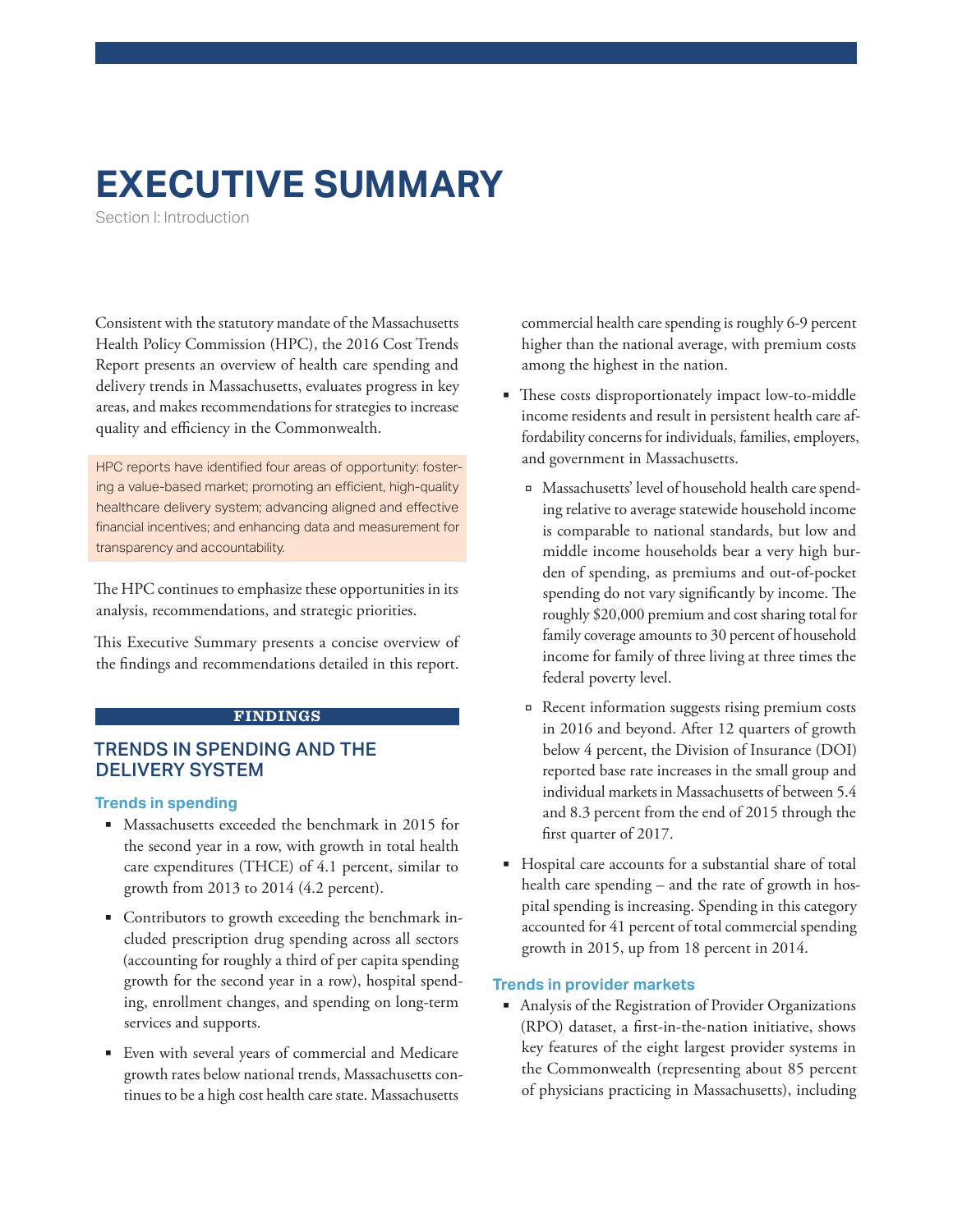practices regarding direct employment of physicians, geographic reach, and organizational structure and corporate complexity.

- The majority of care in the Commonwealth is now provided by a relatively small number of large provider systems. In 2015, the five largest health systems in the state accounted for 59.9 percent of hospital discharges for commercially insured patients, an increase from 54.6 percent in 2012.
- The number of new urgent care centers entering the market in Massachusetts has grown significantly in recent years, from 8 in 2010 to 90 in 2016.

#### **Prescription drugs**

- While moderating somewhat in 2015, prescription drug spending continues to grow more rapidly than any other commercial category of service. Continued growth is projected.
- Drug spending has grown faster than overall commercial trends in the past three years and now accounts for more than 20 percent of commercial spending in Massachusetts when including medical drugs.
- Generic drugs represent an increasing share of the drug claims prescribed in Massachusetts (82 percent in 2012 to 84 percent in 2014), yet account for a decreasing proportion of the drug spending in the state (30 percent to 27 percent from 2012 to 2014).
- While total commercial drug spending has grown significantly in Massachusetts from 2012 to 2014, outof-pocket spending decreased 9 percent, from \$219 to \$198 per member per year.
- A key factor in lower out-of-pocket spending on prescription drugs has been the Affordable Care Act's (ACA) mandate of zero cost sharing for certain preventative drugs, including contraception. The percentage of prescription drug claims with no cost sharing among women increased dramatically between 2012 and 2014, from 3.2 percent to 13.4 percent.
- Commercial spending on Mylan's EpiPen in Massachusetts jumped over \$100 per claim in two years, from \$244 in 2012 to \$362 in 2014.
- Transparency on pricing trends, rebates, discounts, and pharmaceutical benefit managers is lacking.

# CARE DELIVERY PERFORMANCE: OPPORTUNITIES TO IMPROVE QUALITY AND EFFICIENCY

#### **Hospital utilization**

- Hospital use declined in Massachusetts from 2010 to 2014; emergency department (ED) and hospital outpatient visits declined by 2 percent, and inpatient discharges declined by 11 percent. However, Massachusetts continues to use hospitals at a higher rate than national averages. Compared to the U.S., in 2014 Massachusetts hospital utilization rates were 50 percent higher for hospital outpatient visits, 10 percent higher for ED visits, and 8 percent higher for inpatient discharges.
- While hospital use has steadily declined in Massachusetts in recent years, in 2015 inpatient discharges increased by almost 2 percent. This growth was entirely due to increases in discharges by patients ages 65 and older.
- Massachusetts did not make progress in reaching the HPC target of a 20 percent reduction in all-cause, all-payer 30-day hospital readmissions relative to the 2013 level. The statewide all-payer readmission rate remained unchanged from 2013 to 2014 at 15.3 percent and increased to 15.8 percent in 2015.
- Inpatient care that could safely and effectively be provided in community hospitals is increasingly being provided by teaching hospitals. However, the trend is not universal. For example, at Winchester Hospital, following acquisition by the Lahey Health System in 2014, the volume of community appropriate discharges increased while community appropriate discharges decreased at Lahey Hospital and Medical Center, the system's anchor teaching hospital.
- Despite declines in overall ED utilization, the share of visits considered avoidable has remained relatively unchanged since 2011 (42 percent of all visits).
- e number of behavioral health-related ED (including opioid-related ED use) visits per Massachusetts resident has grown steadily, increasing 13 percent from 2011 to 2015.
	- ED "boarding" disproportionately impacts behavioral health patients and rates of behavioral-health related ED "boarding" are increasing. In 2015 almost a quarter of all ED patients with a primary behavioral health-related condition had a length of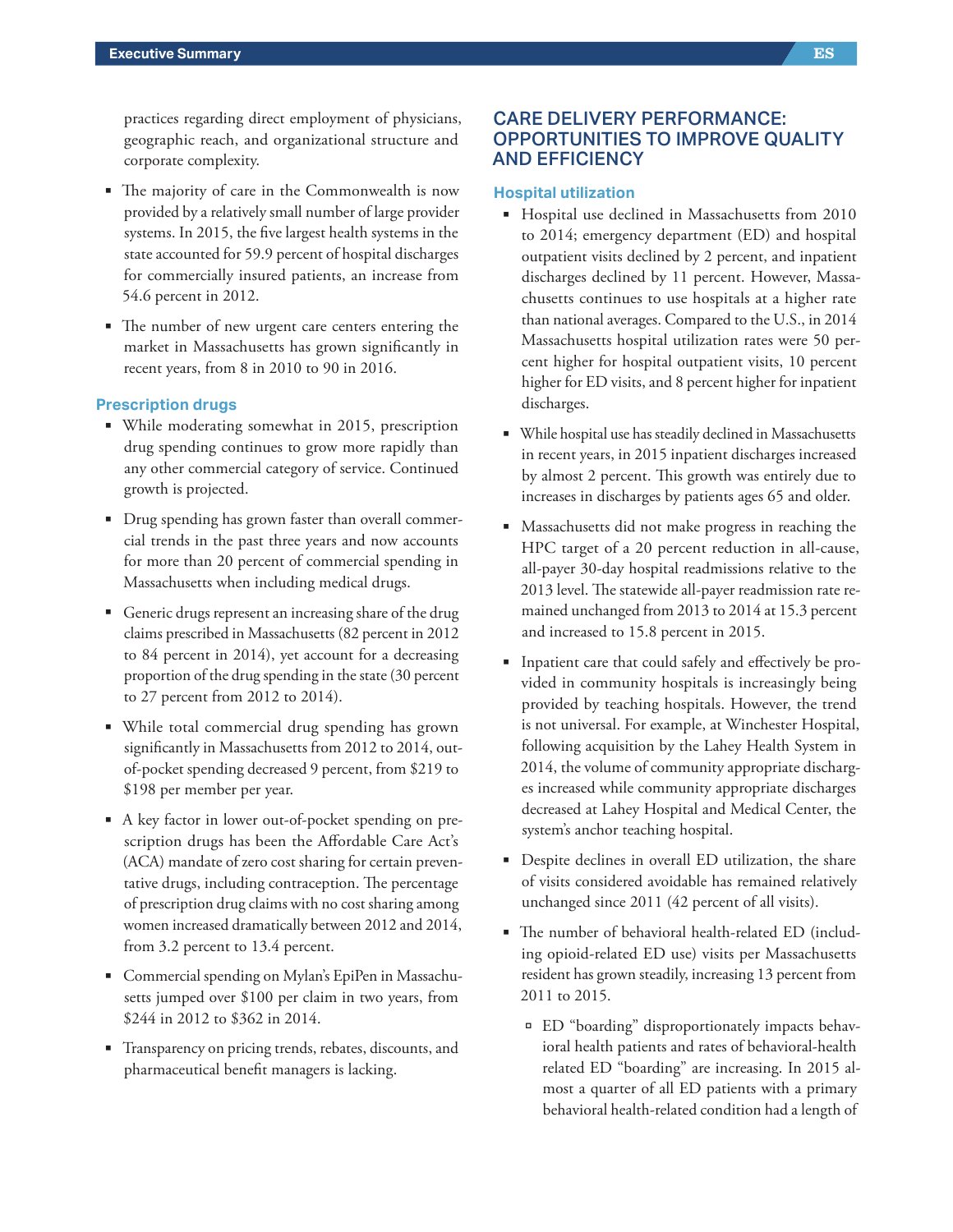stay in the ED of more than 12 hours, compared to only 1 percent of patients without a primary behavioral health-related condition.

#### **Post-Acute Care**

- **Massachusetts continues to discharge patients to insti**tutional post-acute care (PAC) settings (SNFs, IRFs, LTCHs) at a higher rate than the U.S. average, with 21.8 percent of patients in Massachusetts discharged to institutional care in 2013 compared to 17.1 percent in the U.S. overall.
- Adjusting for changes in patient acuity, institutional discharges remained relatively constant between 2010 and 2015, while discharges to home health increased somewhat over the same period.
- Rates of discharge to PAC following joint replacements have declined substantially in Massachusetts, but remain far higher than in the U.S. overall. In 2013, just 3.5 percent of Medicare joint replacements were discharged to home compared to 20.4 percent nationally.

#### **Primary care provider group spending**

- Total medical expenses (TME) per patient for the 10 largest provider groups have generally converged between 2012 and 2015, with the exception of Partners which has remained high at 7 percent above the next-highest group.
- Across all groups, health status adjusted TME grew 0.4 percent annually between 2012 and 2015, while unadjusted TME grew 3.5 percent annually, as members were reported to be roughly 3 percent sicker each year on average.
- Higher adoption of APMs is associated with lower TME growth in the subsequent year(s). Those with lower rates of APM adoption in 2013 had spending growth more than double groups with higher rates of APM adoption.
- Rates of non-recommended care, defined as services the medical community agrees provide few benefits to patients, vary in Massachusetts by provider group and by geographic region.

# PROGRESS IN ALIGNING INCENTIVES FOR EFFICIENT AND HIGH QUALITY CARE

#### **Alternative payment methods (APMs)**

- **Progress stalled in 2015 among both commercial and** public payers in expanding use of APMs. However, there are several potentially promising developments for 2016 and beyond:
	- Expansion of APMs into commercial preferred provider organization (PPO) products, with the three largest commercial insurers reporting growth in the numbers of PPO members in global budget contracts in 2016; and expansion of quality and risk-based payments in Medicare with implementation of Medicare Access and CHIP Reauthorization Act (MACRA), adoption of the Next Generation ACO program with higher levels of downside risk than in previous ACO options, and introduction of new bundled payment initiatives.
	- Comprehensive payment and delivery system initiatives in MassHealth, with the launch of its global-budget based ACO program in 2016 as a pilot and full program in 2017.

#### **Demand-side incentives**

- Adoption of tiered network plans was unchanged from 2014 to 2015 (16 percent) and use of limited network plans grew slightly but remained low (3.0 percent to 3.2 percent).
- Fully-insured health insurance premiums varied by market segment, with premiums paid by members of the Group Insurance Commission (GIC) and those obtaining insurance through the Connector lower than those who obtain insurance in group markets. Connector premiums in the individual market were below the national average, unlike those in the small group market, which were above national averages.
- Smaller businesses pay higher broker fees and administrative costs for their insurance coverage than do larger businesses, and most do not offer employees a choice of insurance plan (unlike larger businesses). Surveyed small employers stated they were unaware of the Connector and that they don't have enough employees to offer plan choice.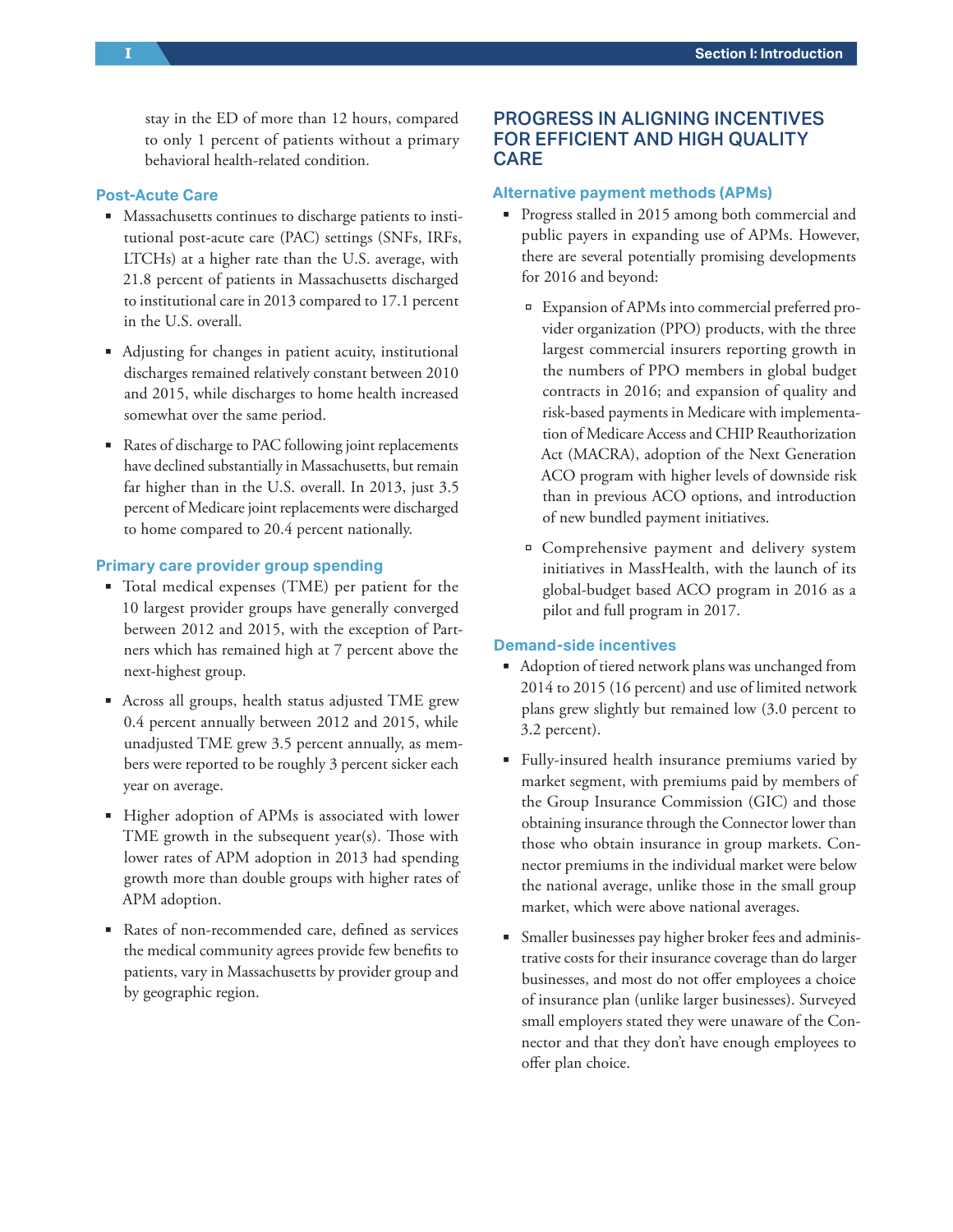In light of these findings, as well as the HPC's other analytic and policy work throughout the year, the HPC makes the following recommendations to advance the goal of better care and better health at a lower cost for the people of the Commonwealth.

# RECOMMENDATIONS TO FOSTER A **VALUE-BASED MARKET**

- **1 Health Care Equity and Affordability:** The Commonwealth should examine how health care costs are differentially allocated to individuals, families, and businesses across Massachusetts, and should further consider opportunities to promote equity and affordability, including tracking and monitoring differences in health care spending, insurance costs, and member cost-sharing across a range of characteristics (e.g., socio-economic profile, employer size and industry, health status, etc.).
- **2 Prescription Drug Spending:** The Commonwealth should take action to reduce increases in drug spending including by enhancing the transparency of drug prices and spending, and payers and providers should consider further opportunities to maximize value.
- 3 Out-of-Network Billing: Efforts to address out-ofnetwork billing issues continue to gain momentum across the nation. Massachusetts has not taken comprehensive action on this issue. The Commonwealth should implement safeguards for consumers and improve market functioning related to out-of-network billing by enhancing out-of-network billing protections and establishing reasonable reimbursement for services.
- **4 Provider Price Variation:** Extensive variation in prices paid to health care providers for the same sets of services is a persistent issue in the Commonwealth, driving increased health care spending and perpetuating inequities in health care resources. The Commonwealth should take action to reduce unwarranted variation in provider prices by continuing to monitor and analyze price variation, including by factors identified as "warranted" and "unwarranted".
- **Facility Fees:** The Commonwealth should take action to limit newly-licensed and existing sites that can bill as hospital outpatient departments and equalize payments for select services for similar patients between hospital outpatient departments and physician offices.
- **6 Community-Appropriate Care:** The Commonwealth, payers, and providers should work to redirect community-appropriate care to high value, community settings.

# RECOMMENDATIONS TO PROMOTE AN EFFICIENT, HIGH-QUALITY HEALTH CARE DELIVERY SYSTEM

- **7 Unnecessary Hospital Use and Other Institutional Care:** The Commonwealth should continue to focus on strengthening partnerships between the health care delivery system and community-based organizations in order to reduce the unnecessary utilization of institutional care, including hospital readmissions, behavioral health-related ED visits, and institutional post-acute care.
- **8 Substance Use Disorder Treatment:** The Commonwealth, payers, and providers should continue to improve treatment of substance use disorder, particularly including opioid use disorder.
- **9 Adherence to Evidence-Based Care:** The Commonwealth, payers, and providers should work to focus on the highest possible adherence to evidence-based care, including putting systems in place to track and reduce the provision of non-recommended care.

## RECOMMENDATIONS TO ADVANCE ALIGNED AND EFFECTIVE INCENTIVES

- **10 Adoption of Alternative Payment Methods (APMs):** Payers and providers should continue to focus on increasing the adoption of alternative payment methods (APMs). The Commonwealth should set APM adoption targets for HMO and PPO patients, and MassHealth members.
- **11 Alignment and Improvement of APMs:** Payers should align and improve features of APMs in order to increase their effectiveness in promoting high quality, efficient care, including through improving quality measurement, reducing disparities in spending levels, inclusion of behavioral health, and adopting HPC's ACO certification standards.